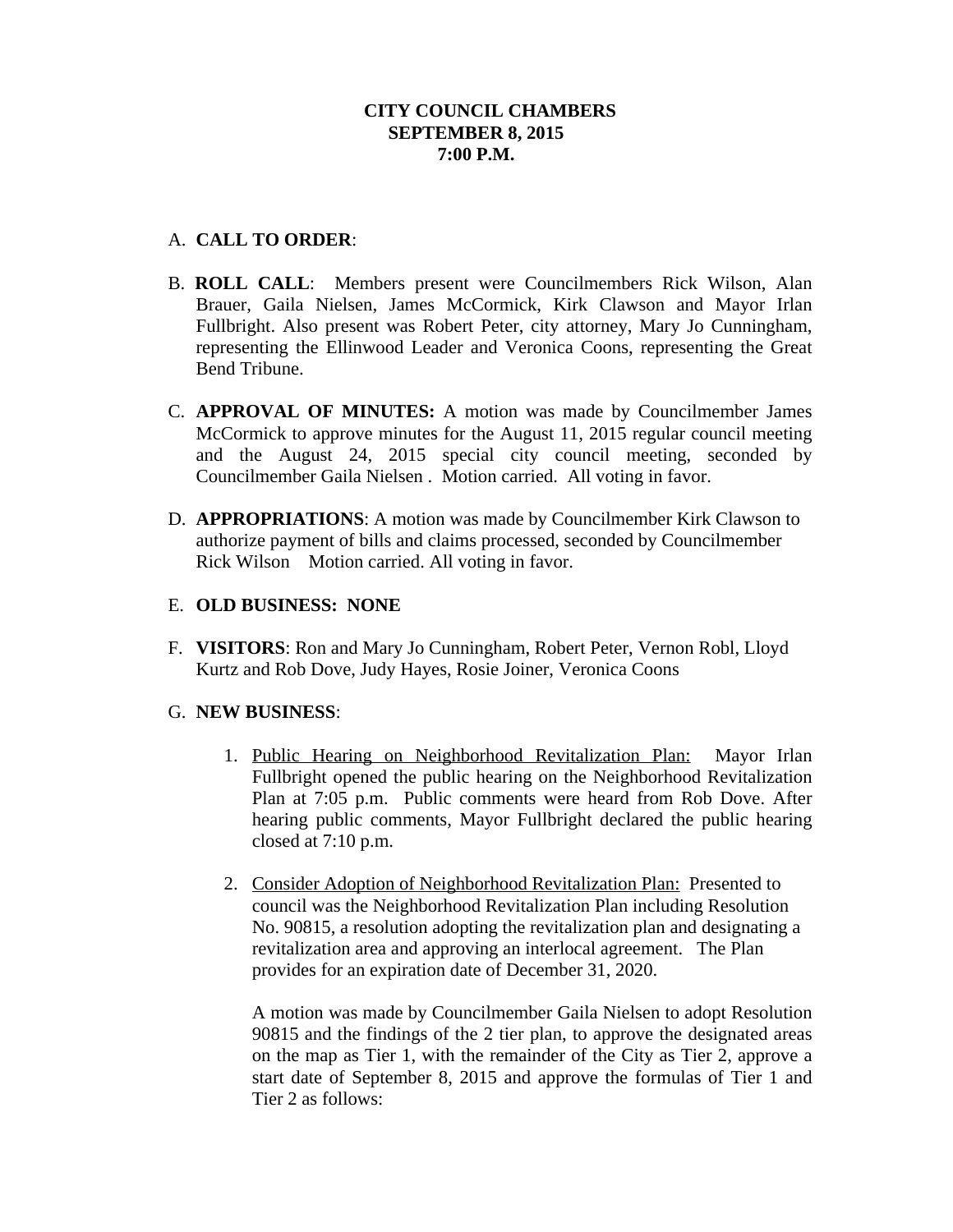Tier  $1 - 8$  year plan - 3 years @ 80%, 3 years @ 60% and 2 years @ 40% Tier  $2 - 5$  year plan - 80% the first year, 70% second year, 60% third year 50% fourth year and 40% the final year

Motion seconded by Councilmember Rick Wilson. Motion carried. All voting in favor.

3. Consider Purchase of Police Car: Presented to council was a request from Police Chief Keffer for the purchase of a 2012 Dodge Charger from the Kansas Highway Patrol to replace the 2009 Ford Crown Victoria. The 2012 Dodge Charger has 49,500 miles on it and the cost is \$16,800.

A motion was made by Councilmember Kirk Clawson to approve the purchase of the 2012 Dodge Charger from the Kansas Highway Patrol in the amount of \$16,800, seconded by Councilmember Gaila Nielsen. Motion carried. All voting in favor.

- 4. Approve KDOT Agreement: Presented to council was a Utility Agreement from KDOT regarding relocation of sewer and water lines and appurtenances thereto to clear the proposed highway construction. The estimated total cost of work to be accomplished is \$2,507,449.00. Councilmember Rick Wilson made a motion to approve the Utility Agreement from KDOT as presented, seconded by Councilmember James McCormick. Motion carried. All voting in favor.
- 5. Consider Contract with Robert Peter for City Attorney: The current employment agreement between the City and Robert Peter will expire on October 1, 2015. Presented to council was a legal services agreement between the City of Ellinwood and Robert Peter to retain his services as City Attorney for the sum of \$2000 per month, with an effective date of October 1, 2015. The contract is based on 25 hours per month with any hours in excess of 25 hours to be billed at a rate of \$125 per hour.

A motion was made by Councilmember Gaila Nielsen to approve the legal services agreement as presented retaining Robert Peter as City Attorney, seconded by Councilmember Kirk Clawson. Motion carried. All voting in favor.

6. Health Insurance Renewal: The City's health insurance policy is up for renewal on November 1<sup>st</sup>. Currently the City has the Blue Cross and Blue Shield "Blue Care Premier Shop" plan with a \$1400 deductible, 20% coinsurance, office copays and prescription copays. The renewal premium increased approximately 3%. If council approves the renewal of the plan,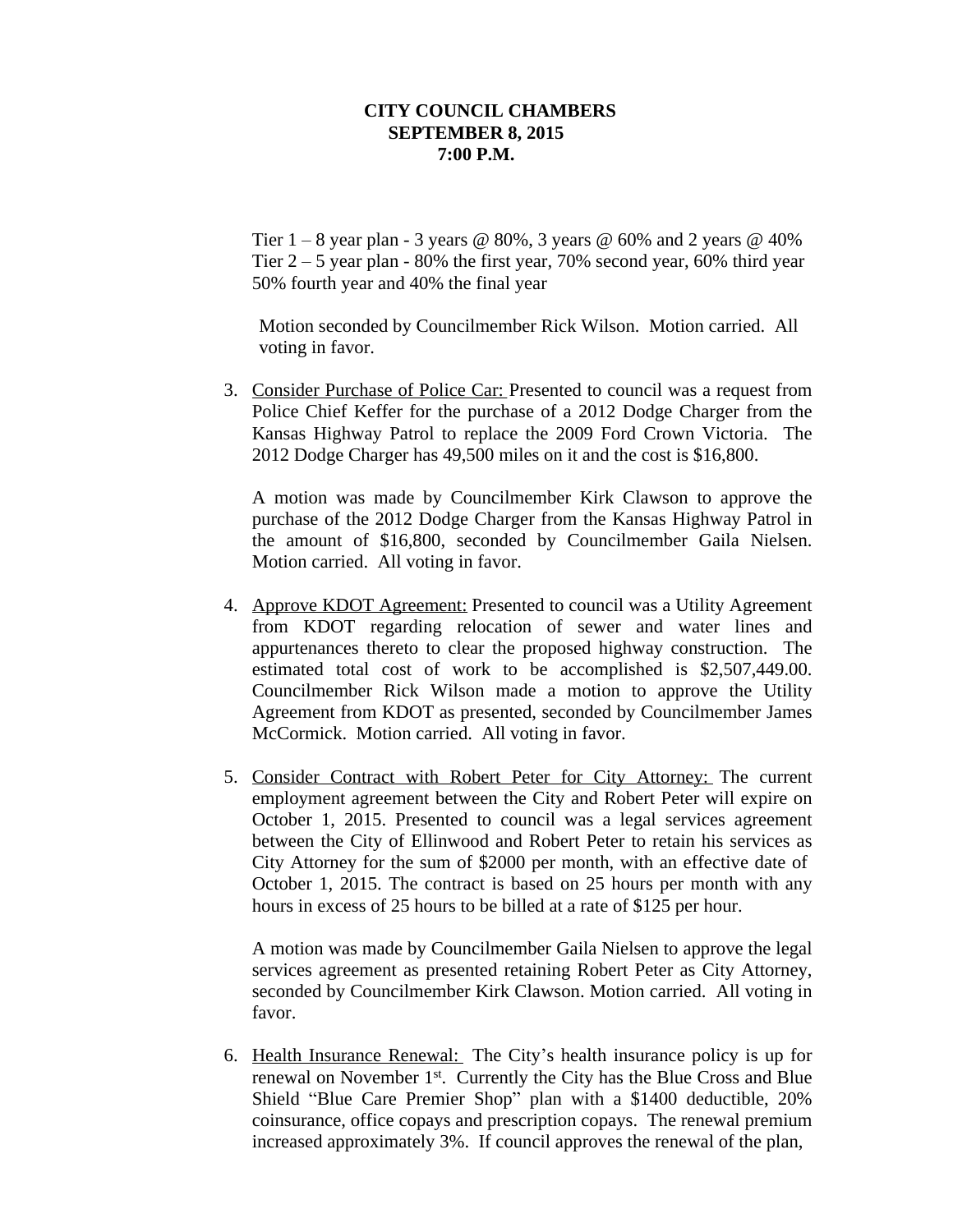it will be done online via the healthcare.gov website. The dental coverage is not included under this "Marketplace" plan, it is still offered through our local BXBS agent. The renewal premium for dental coverage increased 9%, approximately \$120 per month. The City currently pays 100% of the health and dental premium for employee only coverage and 85% of the premium for the other coverages. The contribution rates under the marketplace require the city to determine a contribution rate toward the employee premium and a separate contribution rate toward the dependent premium. If council approves a city contribution of 100% toward the employee premium, the additional premium costs would be a 5% increase in the total monthly premium.

A motion was made by Councilmember Gaila Nielsen to approve the renewal of the BXBS "Blue Care Premier Shop" plan and the separate BXBS dental plan and to approve the city contribution of 100% for employee premiums and 85% contribution for dependent premiums. Motion seconded by Alan Brauer. Motion carried. All voting in favor.

7. Delinquent Accounts Review – Executive Session: The auditors recommend the City annually review delinquent accounts and write off those accounts which are becoming aged. A review and write-off of older accounts provides the City with a more accurate amount of collectible accounts receivable at year end. Although the accounts are written off, the City will continue with collection efforts including referral of the accounts to the State of Kansas Setoff Program to offset against tax refunds or funds. The city's percentage of bad debts is very low.

An executive session is requested to review the list of delinquent accounts. A motion was made by Councilmember Gaila Nielsen to adjourn into executive session for eight (8) minutes for review of delinquent accounts, with Robert Peter, city attorney and Kim Schartz, city clerk present and that the council meeting will reconvene in the council chambers. Councilmember Alan Brauer seconded the motion. Motion carried. All voting in favor. The governing body recessed into executive session at 7:47 p.m.

Meeting reconvened into regular session at 7:55 p.m. No action taken. A motion was made by Councilmember Alan Brauer to approve the list of delinquent accounts as presented for write off, seconded by Councilmember Gaila Nielsen. Motion carried. All voting in favor.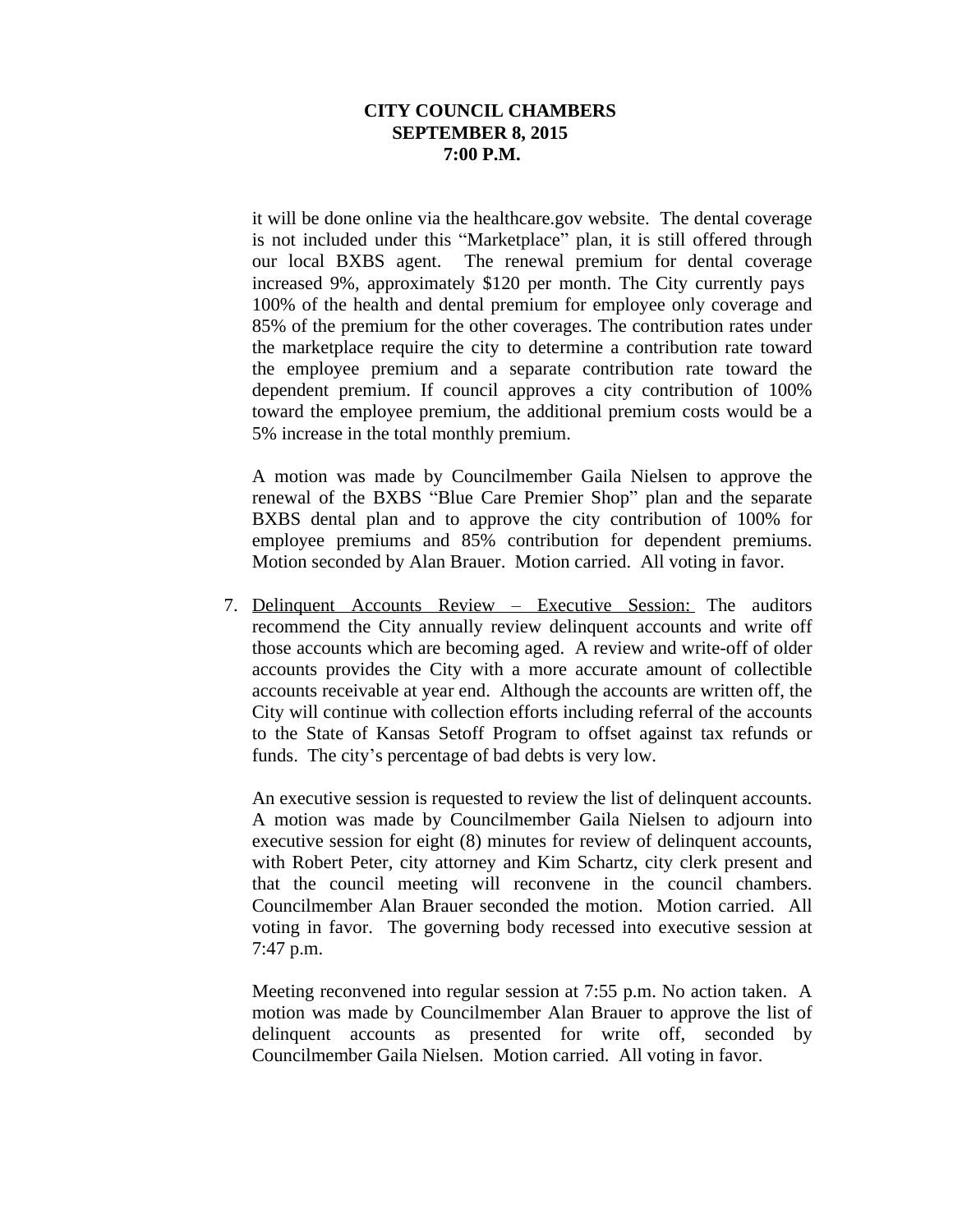8. Executive Session Related to Attorney Client Privilege: An executive session is requested for discussion of matters related to client attorney privilege, with Robert Peter, city attorney present. A motion was made by Councilmember Kirk Clawson to adjourn into executive session for thirty (30) minutes for discussion of matters subject to client attorney privilege, with Robert Peter, city attorney and Kim Schartz, city clerk present and that the council meeting will reconvene in the council chambers, seconded by Councilmember Gaila Nielsen. Motion carried. All present voting in favor. The governing body recessed into executive session at 8:00 p.m.

Meeting reconvened at 8:30 p.m. No action taken. A motion was made by Councilmember Alan Brauer to approve hiring Pickens Restoration Company at a price of \$17,100 to apply a concrete material to the south wall of the Batchman building after removal of the main street buildings. Motion seconded by Councilmember Kirk Clawson. Motion carried. All voting in favor.

# H. **REPORTS**:

- 1. Municipal Court Report: Presented to Council was the Municipal Court Report for August, 2015.
- 2. Utilities Production Report: Presented to Council was the Utilities Production Report.
- 3. Staff Reports:
	- a) Staff reported the EMT and Fire Departments will hold an open house on October 3rd, from 1 to 4.
	- b) Staff met with David Wenger from KDOT and several people with Kirkham Michael to discuss details of the KDOT project. On October 1<sup>st</sup>, Kirkham Michael will hand over the plans to KDOT. As of now, the prebid conference is scheduled for October  $15<sup>th</sup>$  and the bid opening on November 15<sup>th</sup>, with work to begin hopefully on December 1<sup>st</sup>, with a completion date of June 1<sup>st</sup>.
	- c) Staff will meet with a T-Mobile representative on Thursday to discuss antenna placement on the water tower.